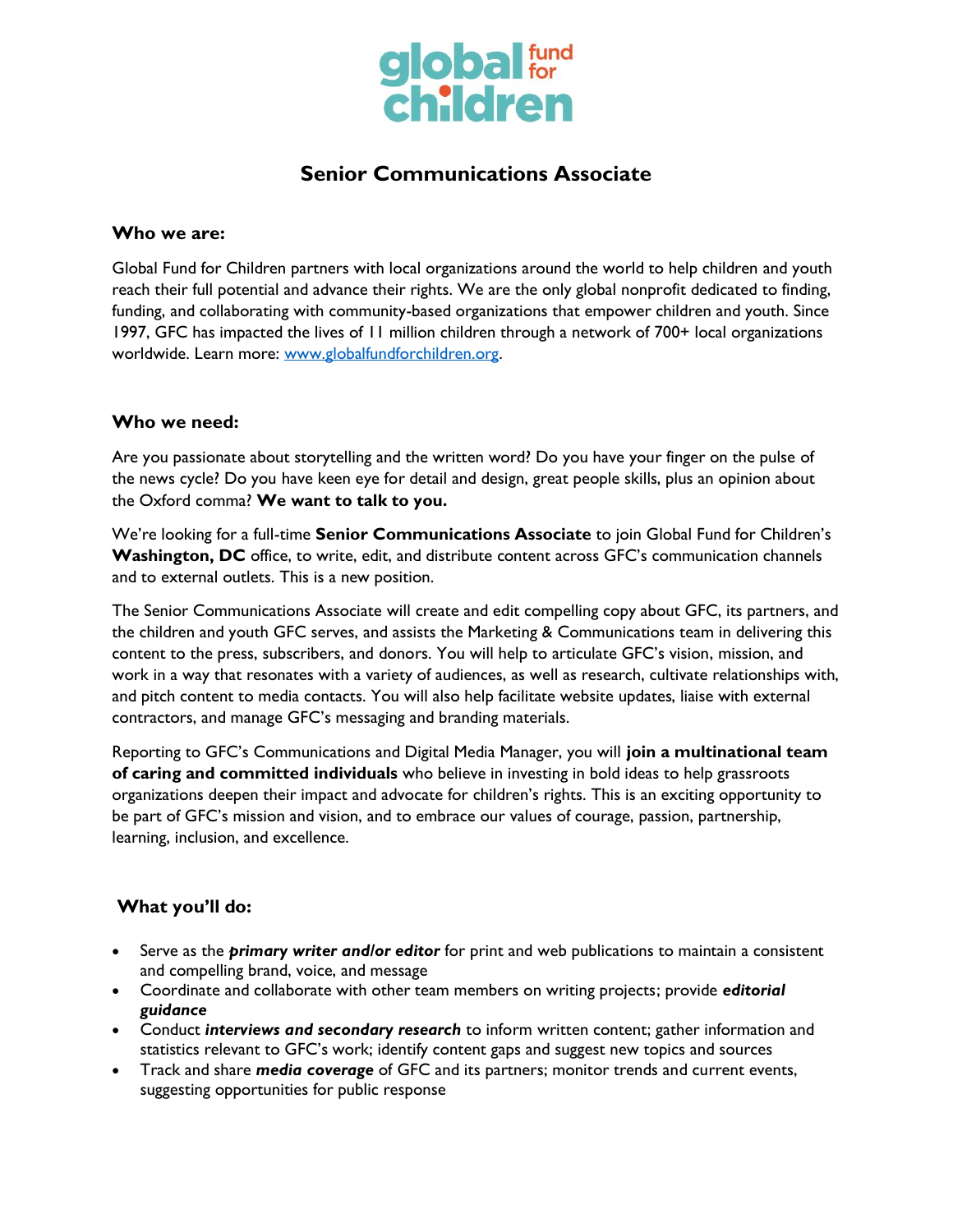

- Research, track, and help cultivate *relationships with journalists* and media outlets; expand public relations campaigns and media connections to new sectors
- Draft compelling media *pitches and statements*; assist in developing op-eds, media and interview preparation, thought pieces, and news statements
- Coordinate *communications projects* involving other GFC team members, consultants, and external stakeholders
- Post blogs and news items on *GFC's website*; help to create and update other web content
- Facilitate the development and design of *marketing materials* in house using graphic design software, or in collaboration with graphic designers
- Maintain *brand and messaging consistency* by reviewing and editing donor-oriented content digital fundraising communications, donor correspondence, concept notes, and donor reports – as requested
- Collaborate with the Communications & Marketing Team to develop and implement GFC's overall *communications strategy*, including support to *digital fundraising campaigns*
- Help maintain GFC's *internal communications guides*, including style guide and storytelling guide
- Other duties as assigned

# **What we're looking for:**

- At least 3 years of professional experience in communications, public relations, journalism, or a related field
- Bachelor's degree in English, journalism, communications, international affairs, or a related field
- Excellent English writing, editing, and proofreading skills
- Strong eye for detail and design; commitment to concise copy and clean aesthetics
- A passion for storytelling; ability to distill and convey information without sacrificing emotional resonance; ability to tailor content and messaging for specific audiences, especially journalists and news media
- Strong organizational skills and ability to manage multiple projects simultaneously
- Collaborative team player, relationship builder, and cross-cultural communicator
- Proactive approach; ability to learn and adapt quickly
- Knowledge of community-based and/or international development, children's rights, or other social justice issues
- Commitment to amplifying the voices of GFC's partners and youth; commitment to GFC's mission and values
- Familiarity with WordPress, Adobe Creative Cloud, and HTML coding, or willingness to learn
- Ability to travel both domestically and internationally, with notice

## **How to apply:**

Please send **(1) a cover letter, (2) a resume or curriculum vitae, and (3) at least two writing**  samples to careers@globalfundforchildren.org with "Senior Communications Associate" in the subject line. Applicants must be legally eligible to work in the United States. Position is open until filled for immediate hire, and only short-listed candidates will be contacted. Learn more about us at [www.globalfundforchildren.org.](http://www.globalfundforchildren.org/)